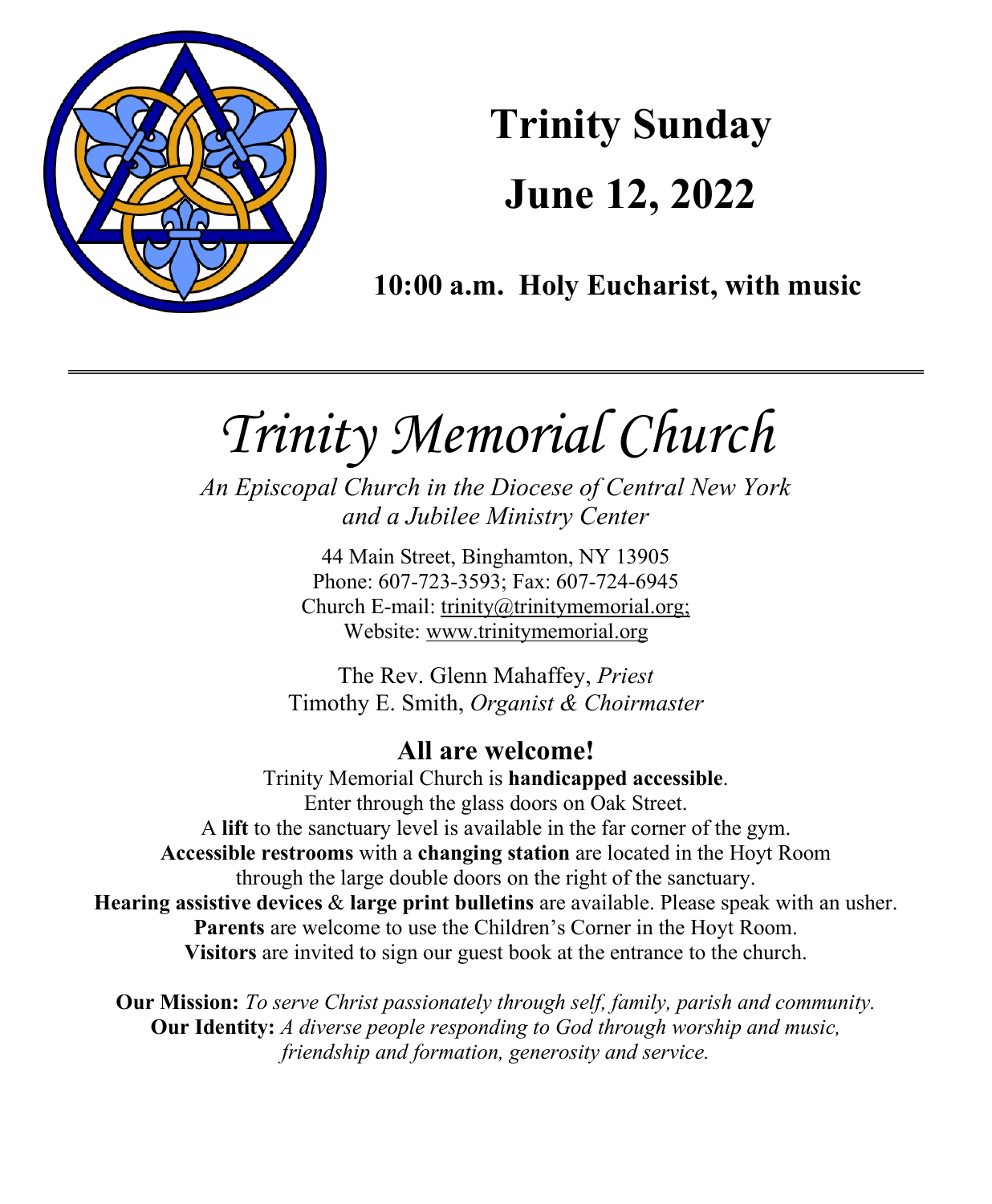# **The Gathering**

**Prelude** Kyrie, Gott, Heilger Geist J.S. Bach

#### **Welcome and Announcements**

*Please note that the text in bold italics is said by the whole congregation and the hymns are found in the blue Hymnal 1982 in the pews.*

**Hymn 362** Holy, Holy, Holy! *Nicea*

#### **Opening Acclamation and Collect for Purity**

*Priest* Blessed be God: Father, Son, and Holy Spirit *People And blessed be his kingdom, now and for ever. Amen. Priest* Let us pray.

Almighty God, to you all hearts are open, all desires known, and from you no secrets are hid: Cleanse the thoughts of our hearts by the inspiration of your Holy Spirit, that we may perfectly love you, and worthily magnify your holy Name; through Christ our Lord. *Amen.*

#### **Gloria** Sally Ahner

*(The music is found in the front of the Hymnal 1982)*



# **The Collect of the Day**

*Priest* The Lord be with you.

*People And also with you.*

*Priest* Let us pray

Almighty and everlasting God, you have given to us your servants grace, by the confession of a true faith, to acknowledge the glory of the eternal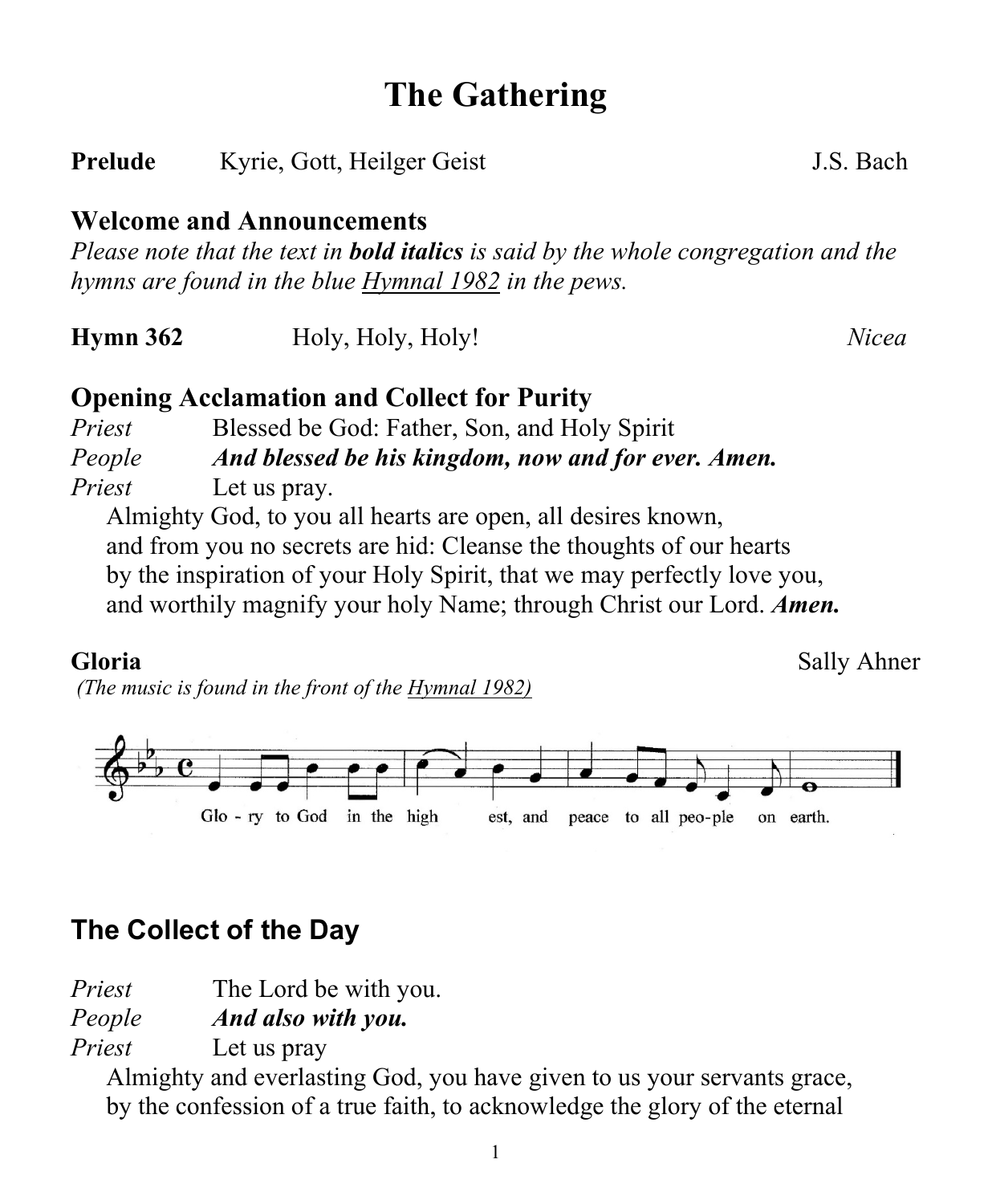Trinity, and in the power of your divine Majesty to worship the Unity: Keep us steadfast in this faith and worship, and bring us at last to see you in your one and eternal glory, O Father; who with the Son and the Holy Spirit live and reign, one God, for ever and ever. *Amen.*

# **The Lessons**

# **The First Lesson: Proverbs 8:1-4; 22-31**

Does not wisdom call, and does not understanding raise her voice? On the heights, beside the way, at the crossroads she takes her stand; beside the gates in front of the town, at the entrance of the portals she cries out: "To you, O people, I call, and my cry is to all that live. The LORD created me at the beginning of his work, the first of his acts of long ago. Ages ago I was set up, at the first, before the beginning of the earth. When there were no depths, I was brought forth, when there were no springs abounding with water. Before the mountains had been shaped, before the hills, I was brought forth- when he had not yet made earth and fields, or the world's first bits of soil. When he established the heavens, I was there, when he drew a circle on the face of the deep, when he made firm the skies above, when he established the fountains of the deep, when he assigned to the sea its limit, so that the waters might not transgress his command, when he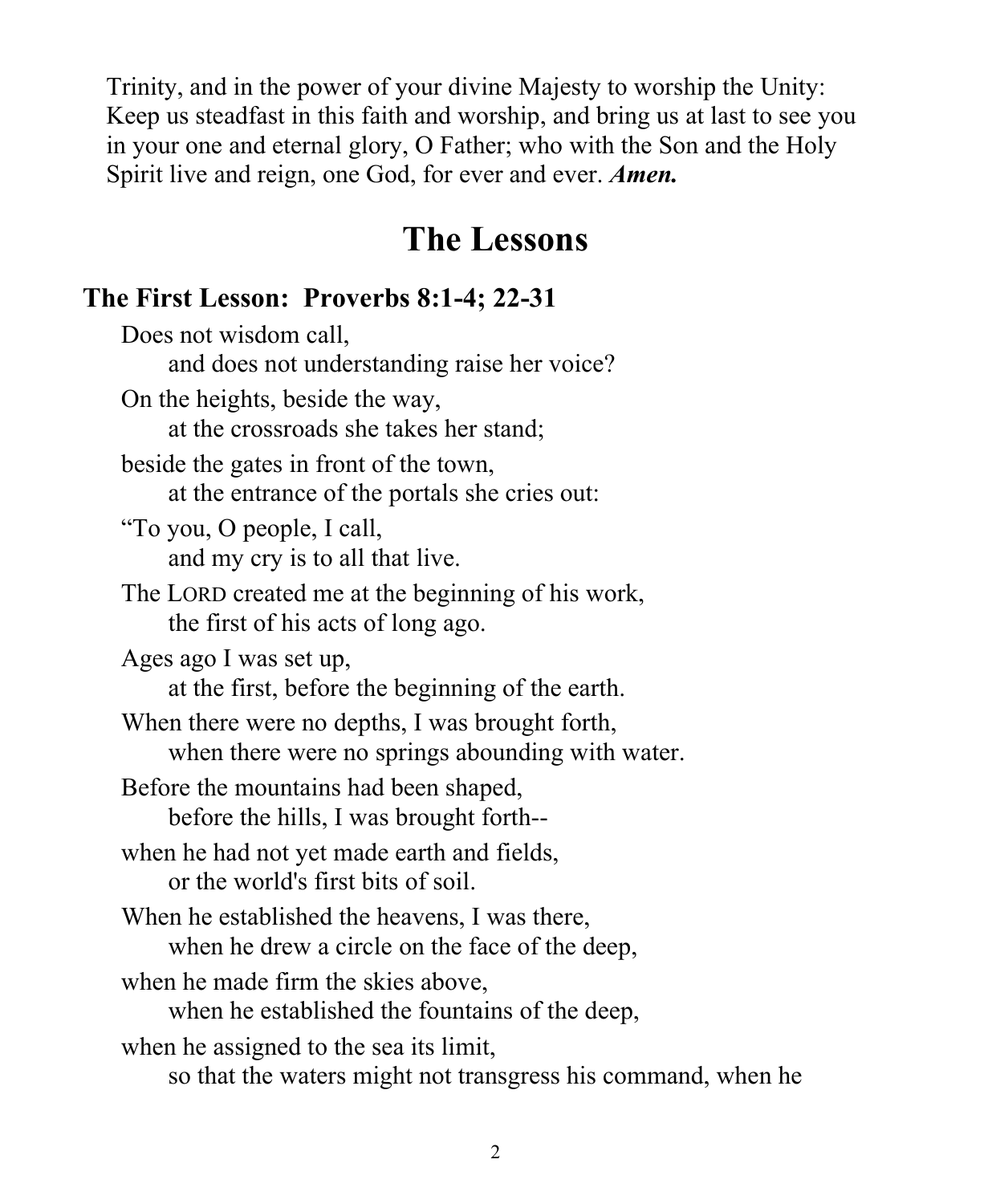marked out the foundations of the earth, then I was beside him, like a master worker; and I was daily his delight, rejoicing before him always, rejoicing in his inhabited world and delighting in the human race." *Lector* The Word of the Lord. *People Thanks be to God*

**Psalm 8** *Ellacombe*

*O Lord our God, in all the world your glory we acclaim; The mouths of infants, children's lips, your majesty proclaim. You set against the enemy a fortress high and strong To quell the adversary's might and those who do us wrong.*

*When I look up and see the moon and stars in heaven above, Lord, why should you remember us and visit us in love? Yet you have made us only less than angels, and you crown Our lives with glory, give us rule to earth' s remotest bound.*

*All sheep and oxen, beasts and birds we rule in your great Name; O Lord our God, in all the world, your glory we proclaim. The Father Son, and Holy Ghost forever be adored, O may our hearts be bound to you in love, our faith restored.*

#### **The Second Reading**: **Romans 5:1-5**

Since we are justified by faith, we have peace with God through our Lord Jesus Christ, through whom we have obtained access to this grace in which we stand; and we boast in our hope of sharing the glory of God. And not only that, but we also boast in our sufferings, knowing that suffering produces endurance, and endurance produces character, and character produces hope, and hope does not disappoint us, because God's love has been poured into our hearts through the Holy Spirit that has been given to us.

*Lector* The Word of the Lord. *People Thanks be to God.*

3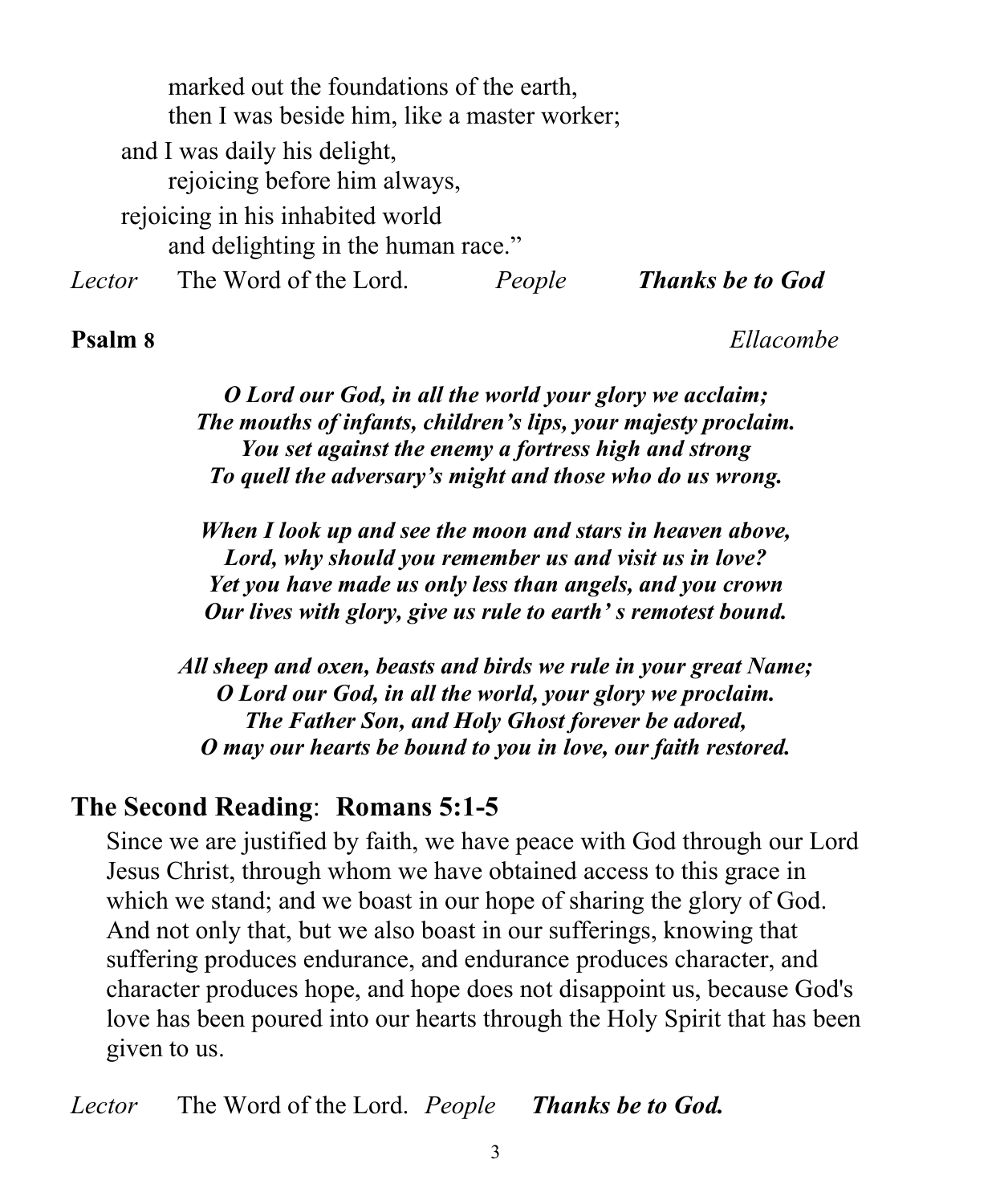*Priest* The Holy Gospel of our Lord Jesus Christ according to Matthew. *People Glory to you, Lord Christ.*

#### **The Holy Gospel: John 16:12-15**

Jesus said to the disciples, "I still have many things to say to you, but you cannot bear them now. When the Spirit of truth comes, he will guide you into all the truth; for he will not speak on his own, but will speak whatever he hears, and he will declare to you the things that are to come. He will glorify me, because he will take what is mine and declare it to you. All that the Father has is mine. For this reason, I said that he will take what is mine and declare it to you."

*Priest* The Gospel of the Lord. *People Praise to you, Lord Christ.*

**Sermon The Rev. Glenn Mahaffey**

#### **The Nicene Creed**

*We believe in one God, the Father, the Almighty, maker of heaven and earth, of all that is, seen and unseen. We believe in one Lord, Jesus Christ, the only Son of God, eternally begotten of the Father, God from God, Light from Light, true God from true God, begotten, not made, of one Being with the Father. Through him all things were made. For us and for our salvation he came down from heaven: by the power of the Holy Spirit he became incarnate from the Virgin Mary, and was made man. For our sake he was crucified under Pontius Pilate; he suffered death and was buried. On the third day he rose again in accordance with the Scriptures;*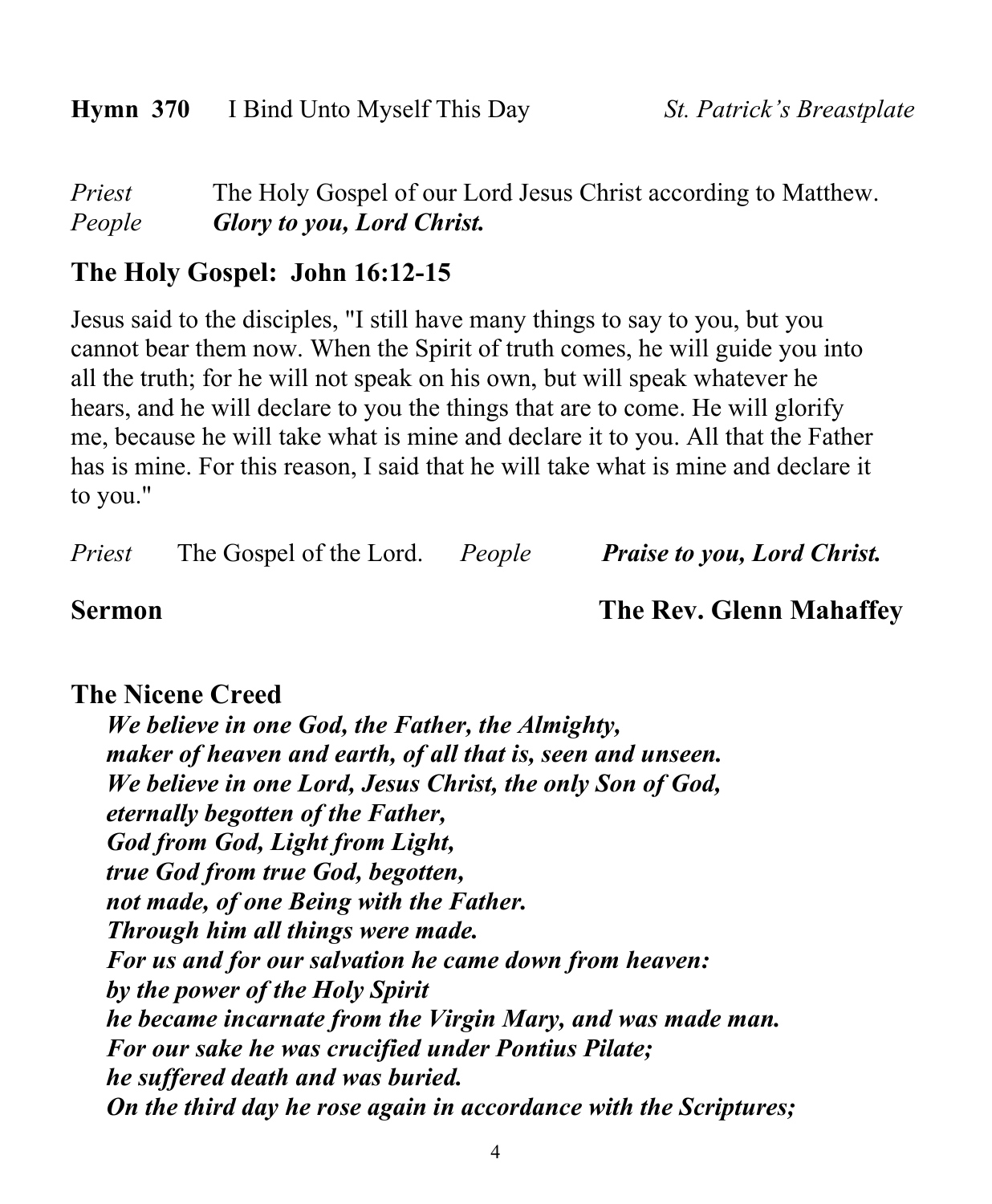*he ascended into heaven and is seated at the right hand of the Father. He will come again in glory to judge the living and the dead, and his kingdom will have no end. We believe in the Holy Spirit, the Lord, the giver of life, who proceeds from the Father and the Son. With the Father and the Son he is worshiped and glorified. He has spoken through the Prophets. We believe in one holy catholic and apostolic Church. We acknowledge one baptism for the forgiveness of sins. We look for the resurrection of the dead, and the life of the world to come. Amen.*

*(You may be seated.)* **Orison** Day By Day **Harold Friedell** 

#### **Prayers of the People Form VI** *(BCP p. 392)*

In peace, we pray to you, Lord God. *(Silence)*

For all people in their daily life and work; *For our families, friends, and neighbors, and for those who are alone.*

For this community, the nation, and the world; *For all who work for justice, freedom, and peace.*

For the just and proper use of your creation; *For the victims of hunger, fear, injustice, and oppression.*

For all who are in danger, sorrow, or any kind of trouble; *For those who minister to the sick, the friendless, and the needy.*

For the peace and unity of the Church of God; *For all who proclaim the Gospel, and all who seek the Truth.*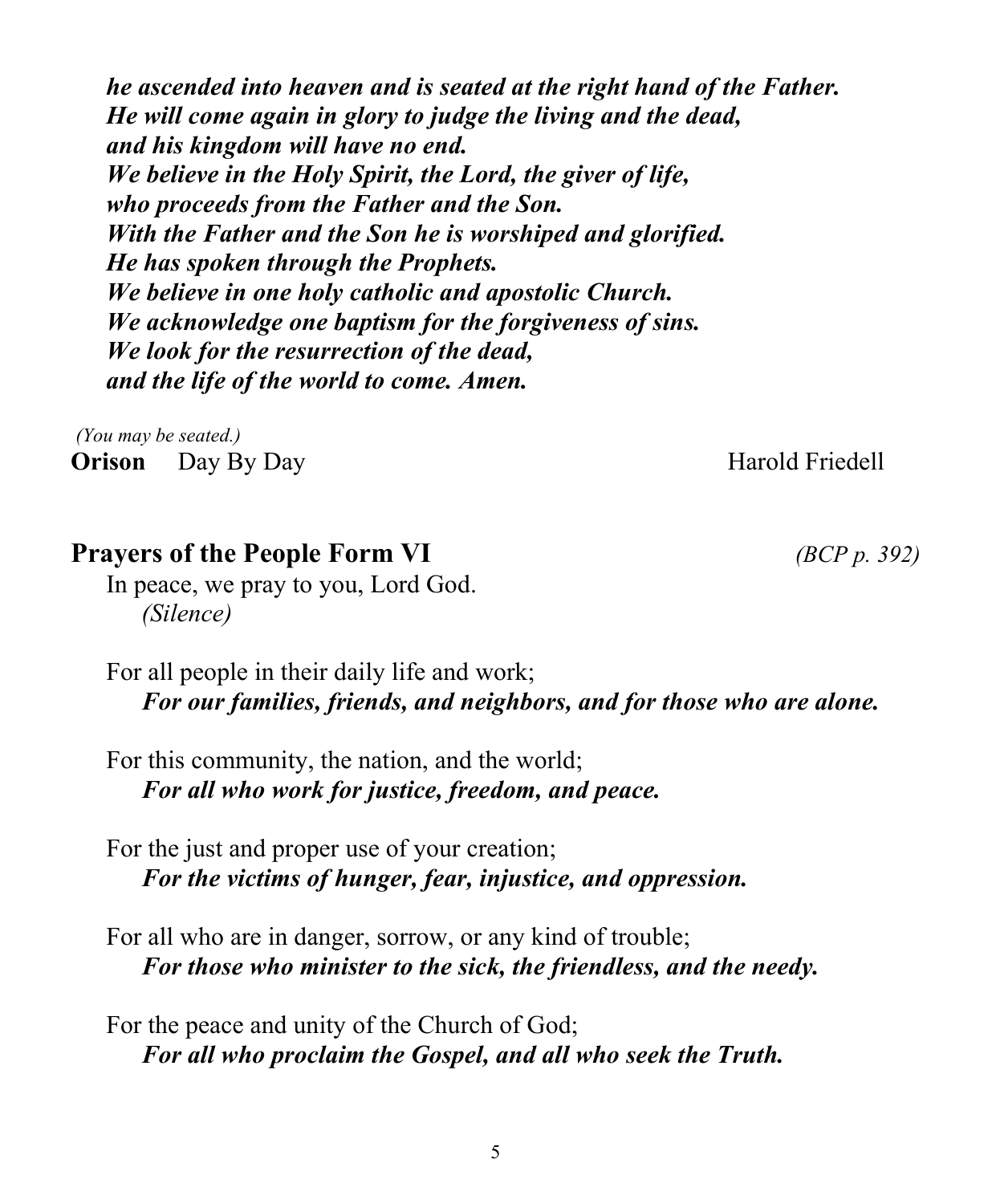For Michael our Presiding Bishop, and for DeDe our Bishop; Glenn our Priest; And for all bishops and other ministers;

*For all who serve God in his Church.*

For the special needs and concerns of this congregation:

We pray for Ginny Nolan, Mary Lou Faust, Peter, Nancy Campbell, Michelle, Jeremy & Kristen, Virginia Chatterton, Berniece Georges, Kathy and Chucky, Lawrence, Milton Fortner, Rayleen, Patty Bloomer, Nelson Pereira, Michelle Dean, Eve & Steve, Carol Vanuga, Masha Britten, Diane Robinson, Jeff and Nicole, Phil and Cynthia Evans.

*(Silence. The People may add their own petitions)* Hear us, Lord;

*For your mercy is great.*

We thank you, Lord, for all the blessings of this life.

We pray for Dan Dupree, David Hunt, John Lynn, Helen Smith and John Shea who are celebrating birthdays this week and for Nancy and John Pille who are celebrating their anniversary.

We pray for All graduates this spring, especially for Finbarr Huff who recently graduated from Cornell University.

*(Silence. The People may add their own thanksgivings)* We will exalt you, O God our King;

*And praise your Name for ever and ever.*

We pray for all who have died, that they may have a place in your eternal kingdom especially: Yuli Wexler, Samantha McMullen. We pray for Kevin and Patty Albaugh in whose memory the flowers on the altar have been given.

*(Silence. The People may add their own petitions)*

Lord, let your loving-kindness be upon them;

*Who put their trust in you.*

We pray to you also for the forgiveness of our sins.

*(Silence may be kept.)*

 *Leader and People*

*Have mercy upon us, most merciful Father; in your compassion forgive us our sins, known and unknown, things done and left undone;*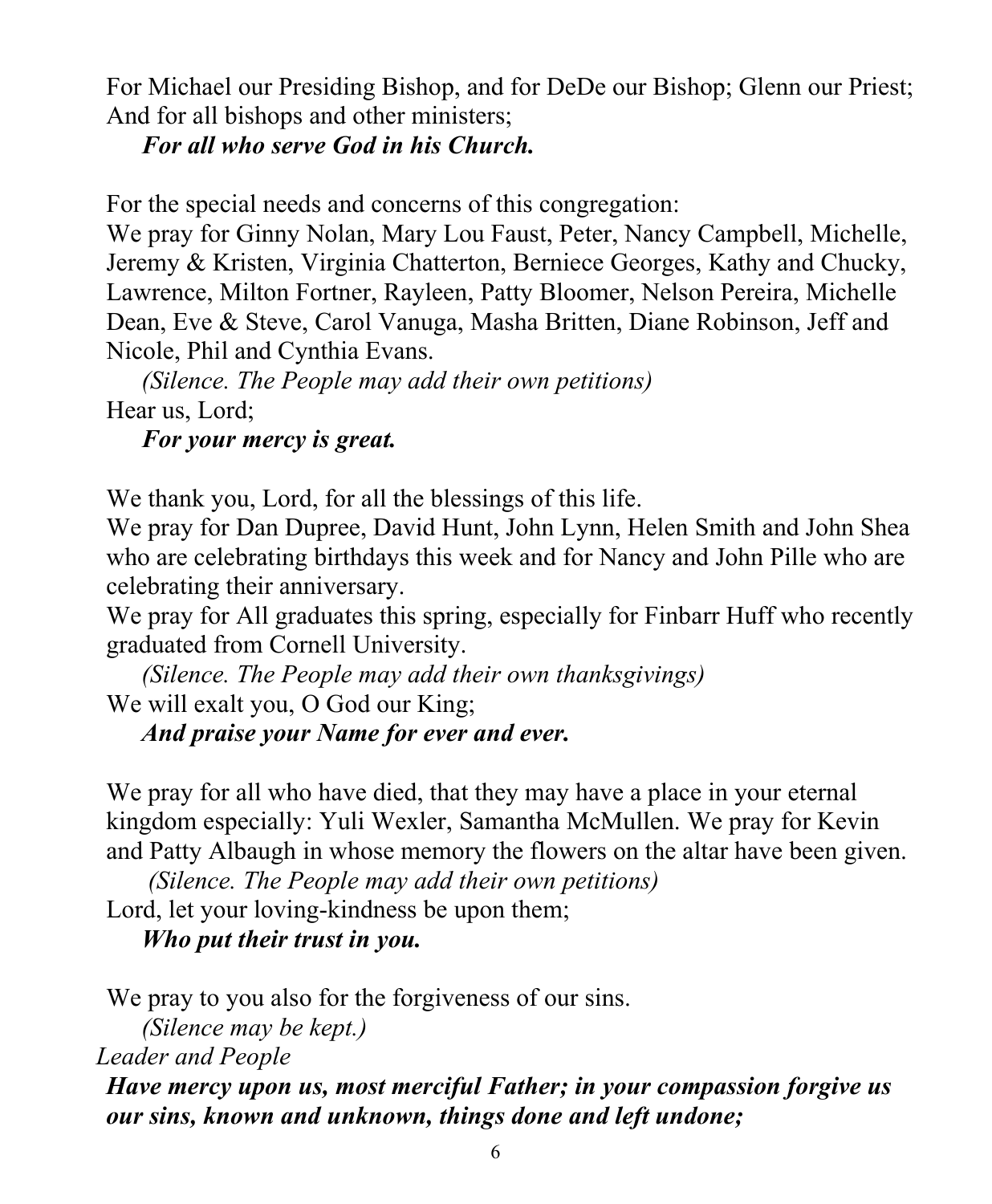*and so uphold us by your Spirit that we may live and serve you in newness of life, to the honor and glory of your Name; through Jesus Christ our Lord. Amen.*

#### **The Absolution**

*Priest*

Almighty God have mercy on you, forgive you all your sins through our Lord Jesus Christ, strengthen you in all goodness, and by the power of the Holy Spirit keep you in eternal life*. Amen.*

#### **The Peace**

*Priest* The peace of the Lord be always with you. *People And also with you.*

# **The Holy Communion**

### **The Offertory Sentence**

**Anthem** Achieved Is the Glorious Work (*Creation*) F. J. Haydn *Achieved is the glorious work; The Lord beholds it, and is well pleased. Glory to his name for ever, He sole on high exalted reigns, Hallelujah!*

**Presentation Hymn** 365, stanza 4 *Moscow*

#### To Thee, great One in Three, the highest praises be, Hence evermore: thy sovereign majesty may we in glory see, And to eternity love and adore!

|        | <b>The Great Thanksgiving (Eucharistic Prayer A)</b> | (BCP p. 362) |
|--------|------------------------------------------------------|--------------|
| Priest | The Lord be with you.                                |              |
| People | And also with you.                                   |              |
| Priest | Lift up your hearts.                                 |              |
| People | We lift them to the Lord.                            |              |
| Priest | Let us give thanks to the Lord our God.              |              |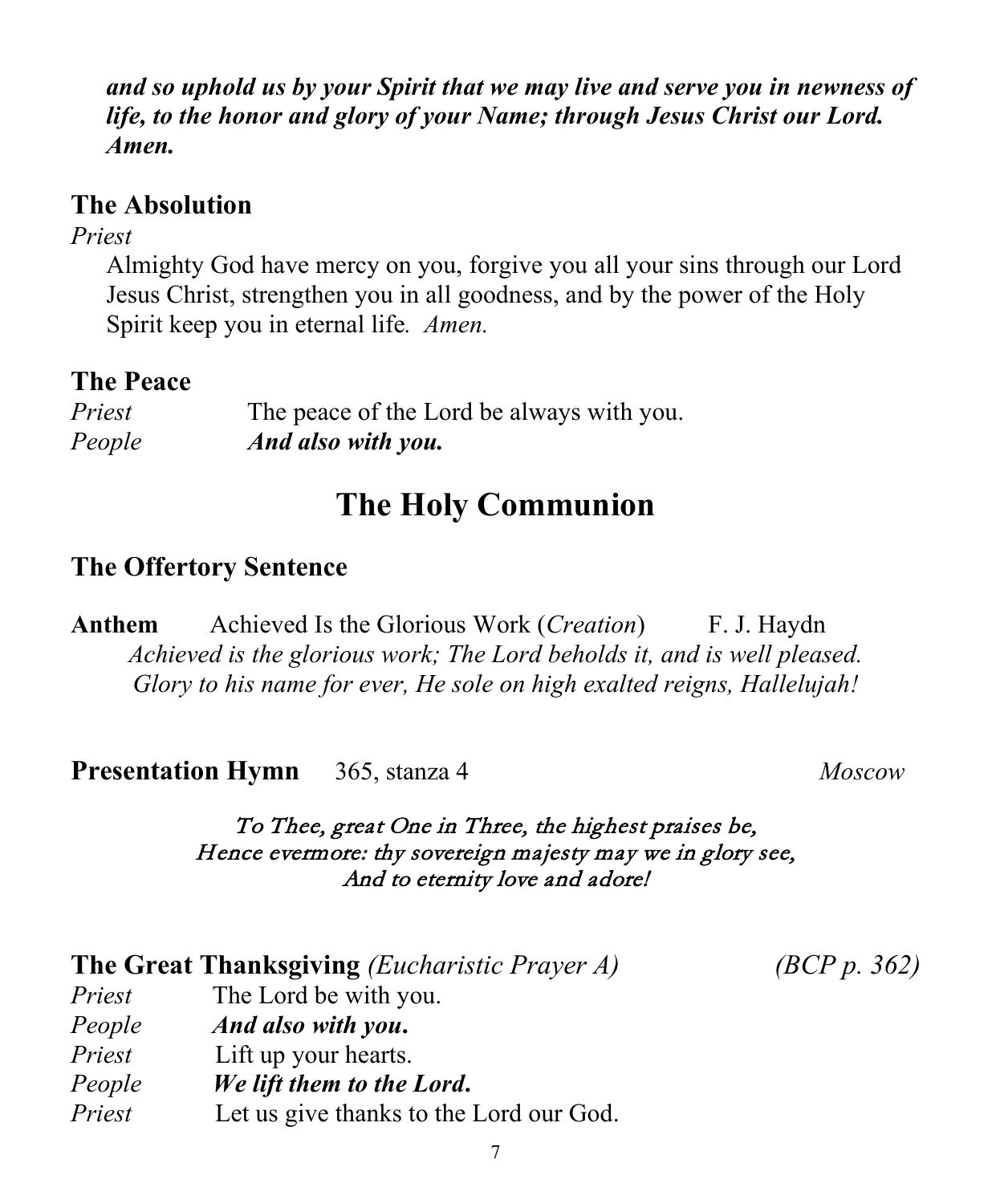# *People It is right to give our thanks and praise.*

# *Priest*

It is right, and a good and joyful thing, always and everywhere to give thanks to you, Father Almighty, Creator of heaven and earth.

For with your co-eternal Son and Holy Spirit, you are one God, one Lord, in Trinity of Persons and in Unity of Being;

and we celebrate the one and equal glory of you, O Father,

and of the Son, and of the Holy Spirit.

Therefore we praise you, joining our voices with Angels and Archangels and with all the company of heaven, who for ever sing this hymn to proclaim the glory of your Name:



#### **Sanctus S-130 Franz Schubert Franz Schubert Franz Schubert**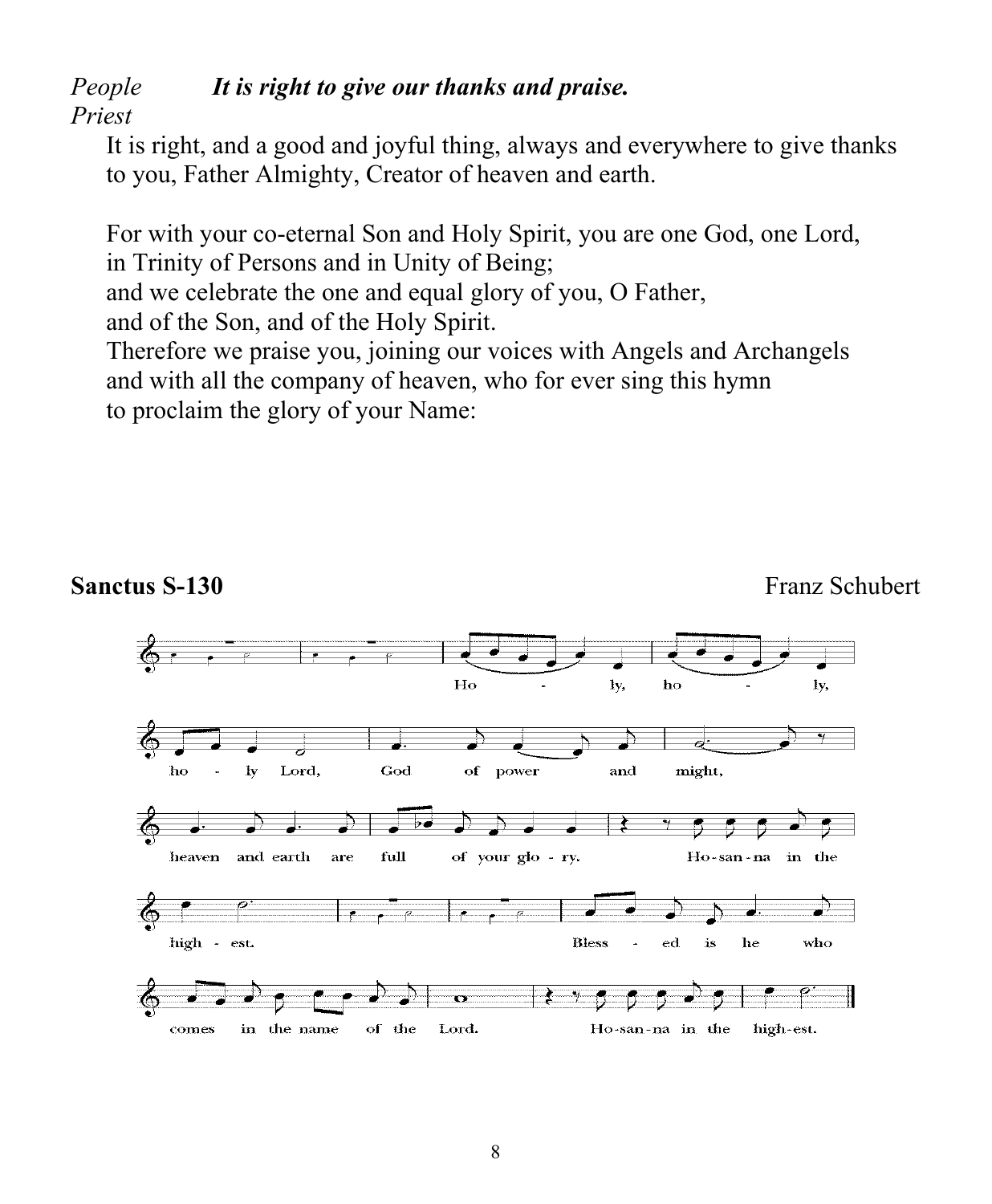*Priest*

Holy and gracious Father: In your infinite love you made us for yourself; and, when we had fallen into sin and become subject to evil and death, you, in your mercy, sent Jesus Christ, your only and eternal Son, to share our human nature, to live and die as one of us, to reconcile us to you, the God and Father of all. He stretched out his arms upon the cross, and offered himself in obedience to your will, a perfect sacrifice for the whole world. On the night he was handed over to suffering and death, our Lord Jesus Christ took bread; and when he had given thanks to you, he broke it, and gave it to his disciples, and said, "Take, eat: This is my Body, which is given for you. Do this for the remembrance of me."

After supper he took the cup of wine;

and when he had given thanks, he gave it to them, and said, "Drink this, all of you: This is my Blood of the new Covenant, which is shed for you and for many for the forgiveness of sins. Whenever you drink it, do this for the remembrance of me."

#### Therefore we proclaim the mystery of faith: *Christ has died. Christ is risen. Christ will come again***.**

We celebrate the memorial of our redemption, O Father, in this sacrifice of praise and thanksgiving. Recalling his death, resurrection, and ascension, we offer you these gifts. Sanctify them by your Holy Spirit to be for your people the Body and Blood of your Son, the holy food and drink of new and unending life in him. Sanctify us also that we may faithfully receive this holy Sacrament, and serve you in unity, constancy, and peace; and at the last day bring us with all your saints into the joy of your eternal kingdom.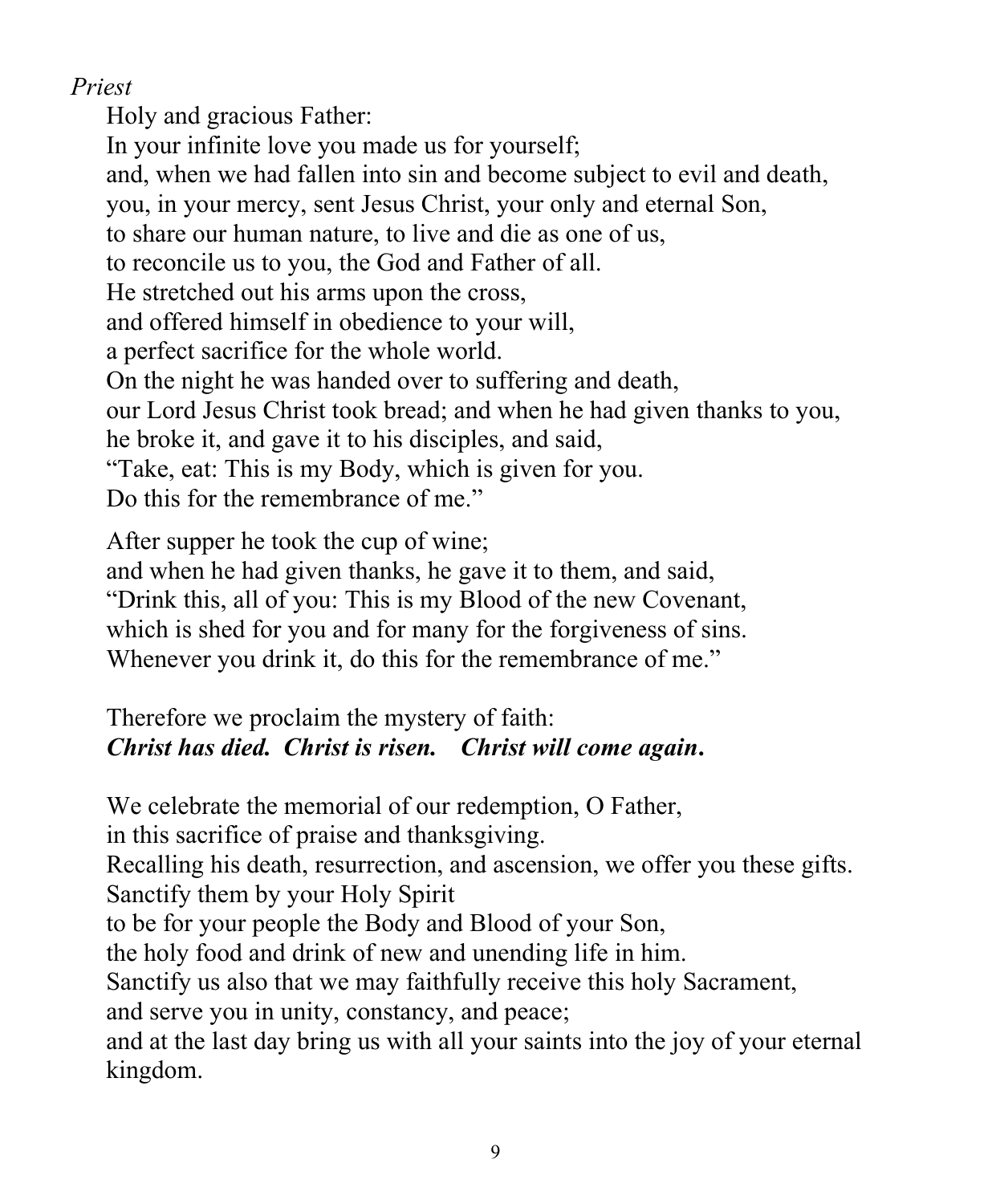All this we ask through your Son Jesus Christ. By him, and with him, and in him, in the unity of the Holy Spirit all honor and glory is yours, Almighty Father, now and for ever. *AMEN***.**

# **The Lord's Prayer**

And now, as our Savior Christ has taught us, we are bold to say *Our Father, who art in heaven, hallowed be thy Name, thy kingdom come, thy will be done, on earth as it is in heaven. Give us this day our daily bread. And forgive us our trespasses, as we forgive those who trespass against us. And lead us not into temptation, but deliver us from evil. For thine is the kingdom, and the power, and the glory, for ever and ever. Amen.*

# **The Breaking of the Bread**

#### **Fraction Anthem**



# **Ministration of Communion**

*Priest* The Gifts of God for the People of God.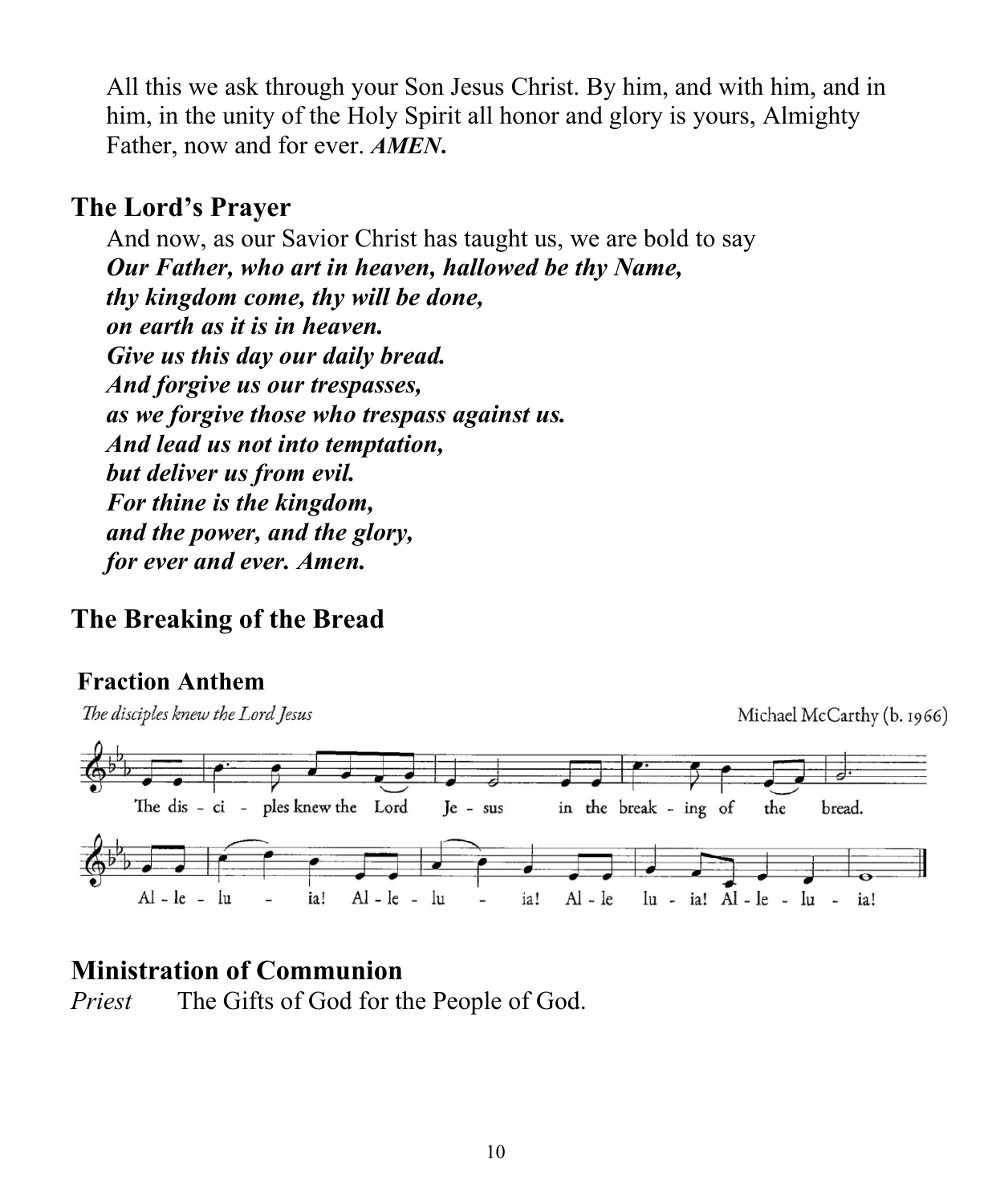*All are welcome to receive Communion.*

*This is the table, not of the Church, but of the Lord. Come, you who have much faith and you who have little, you who have been here often and you who have not been here long, you who have tried to follow and you who have failed. Come, because it is the Lord who invites you. It is his will that those who want him can meet him here.*

#### **Communion Music**

**Hymn 367** Round the Lord in Glory Seated *Rustington*

#### **Prayer of Thanksgiving**

*Priest* Let us pray. *All God of abundance, you have fed us with the bread of life and cup of salvation; you have united us with Christ and one another; and you have made us one with all your people in heaven and on earth. Now send us forth in the power of your Spirit, that we may proclaim your redeeming love to the world and continue forever in the risen life of Christ our Savior. Amen.*

# **The Blessing**

| Hymn 368             | Holy Father, Great Creator             | Regent Square |
|----------------------|----------------------------------------|---------------|
| <b>The Dismissal</b> |                                        |               |
| Priest               | Go in peace to love and serve the Lord |               |

| People | <b>Thanks be to God.</b> |  |
|--------|--------------------------|--|
|        |                          |  |

#### **Postlude**

*Please remain seated for the postlude*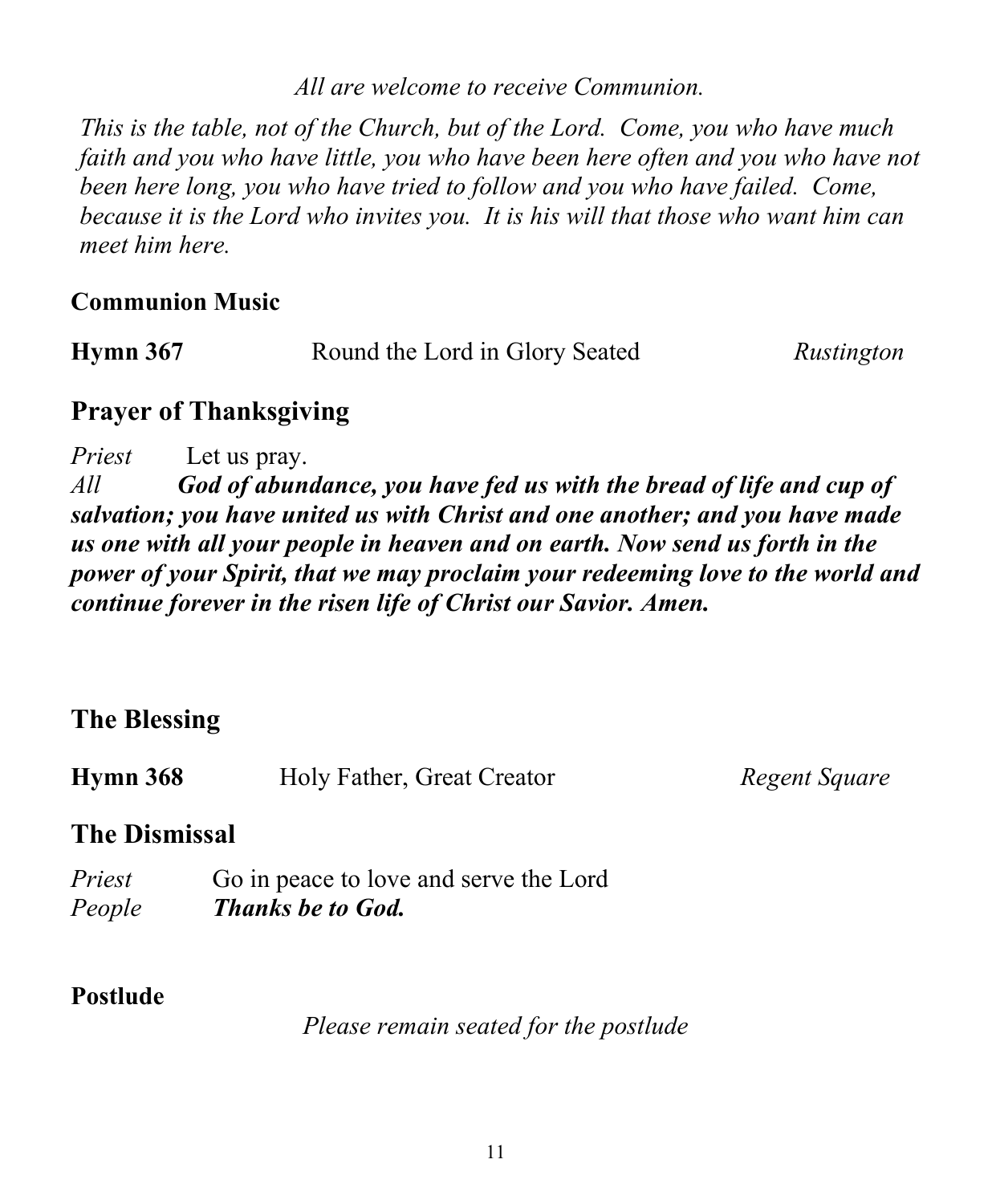# **PRAYER LIST**

Please keep the following in your daily prayers.

**Pray for our church:** For Justin, archbishop of Canterbury, for Michael, presiding bishop, DeDe, our bishop, Glenn, our priest. Pray for our Vestry.

**For Parishes in our Diocese:** We pray for the people of St. James' Episcopal Church in Pulaski and their priest, the Rev. Shelly Banner, and the people of Zion Episcopal Church in Rome and their priest, the Rev. Jim Heidt.

**For our Companion Diocese of El Salvador:** we pray for the people of Santisima Trinidad, Santa Teresa, San Martin, and their priest, the Rev. Guillermo Huezo.

**The Episcopal Church**: we pray for the people of the Diocese of Vermont and their bishop, the Rt. Rev. Dr. Shannon MacVean-Brown.

**In the Anglican Communion**: we pray for the people of the Anglican Church of South America and their prime bishop, the Rt. Rev. Nicholas James Quested Drayson.

**Pray for those with special needs:** Ginny Nolan, Mary Lou Faust, Peter, Nancy Campbell, Michelle, Jeremy & Kristen, Virginia Chatterton, Berniece Georges, Kathy and Chucky, Lawrence, Milton Fortner, Rayleen, Patty Bloomer, Nelson Pereira, Michelle Dean, Carol Vanuga, Diane Robinson and Jeff and Nicole, Phil and Cynthia Evans.

**Pray for those with continuing needs:** Shawn Kaiser, Jessica, Nancy Pille, Jon Walz Koeppel and Heavenly.

**Pray for those celebrating birthdays this week:** We pray for those who are celebrating birthdays this week: Dan Dupree, David Hunt, John Lynn, Helen Smith, John Shea.

**Pray for all who govern:** Joe, our president, Kathy, our governor, Jason, our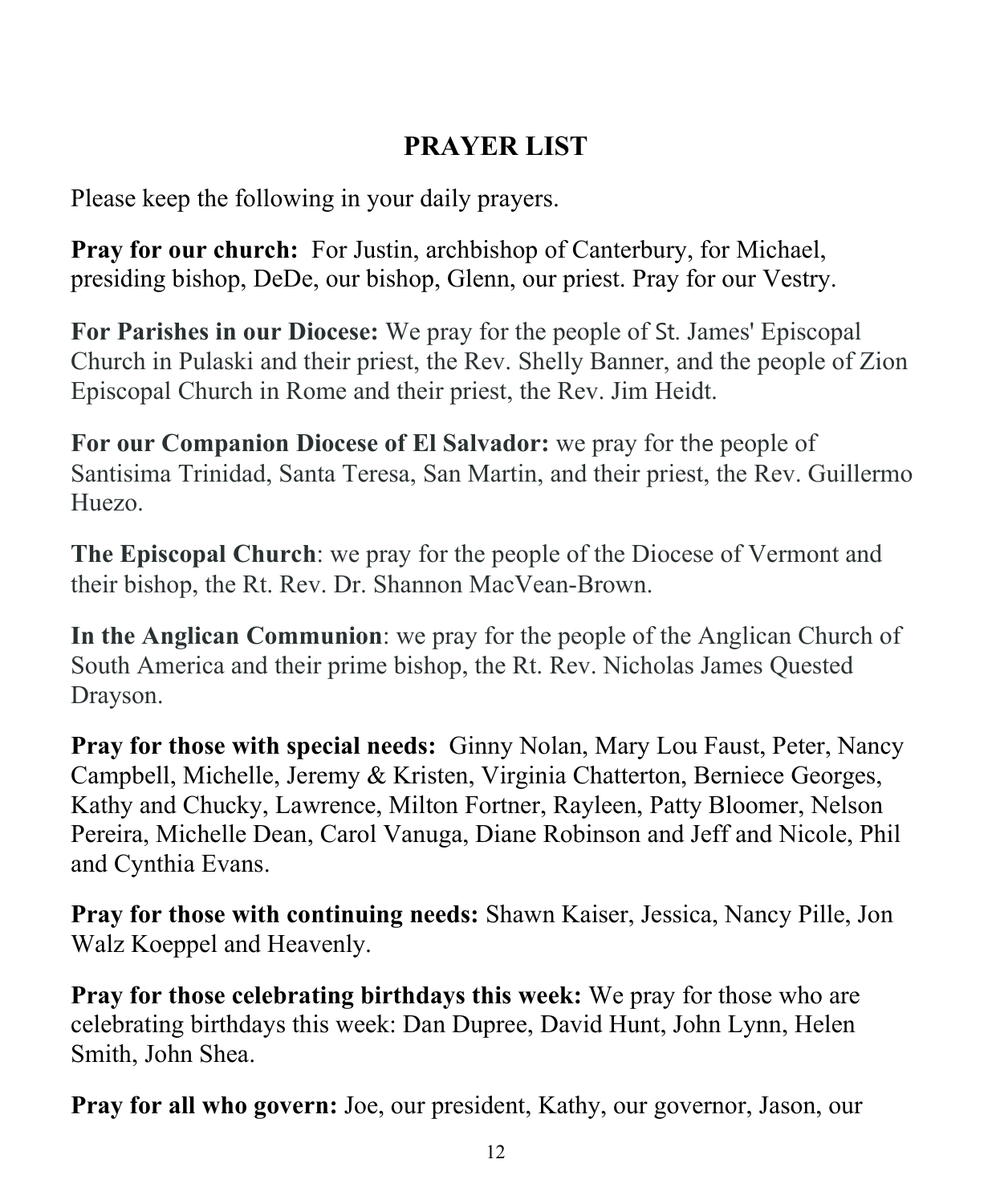county executive and Jared, our mayor.

**Pray for members, loved ones, and their families in the military:** Kurt Albaugh, Laura & Nick Carter, Darlene Croston, Colin Davis, Wendy Finley, David Komar, Joshua Loch, Marshall Cohen, Ben Sherwood Evans and Seth Thomas.

**Pray for those who have died.** Yuli Wexler, William Bennett**,** David K. Patterson Jr., Samantha McMullen, David W. Metzger, David F. Metzger, David E. Metzger, June E. Metzger and Fiede E. Metzger.

**Pray for all graduates this spring.** Finbarr Huff, Cornell Graduate**.** 

# **ANNOUNCEMENTS**

 **LIVE STREAM:** *Sunday June 12, 2022 at 10 a.m.*

 *YouTube: [bit.ly/trinitybinghamton](https://www.youtube.com/c/TrinityMemorialEpiscopalChurch)*

**Trinity Forums are back!** *In-person Forums are held at 11:30 in the Common Room and on TrinityZoom.org*

Deena Dement presents: Notes from a Local Therapist: Impacts of the COVID-19 Pandemic on Mental Health Providers and Their Clients. "Notes from a Local Therapist: Impacts of the COVID-19 Pandemic on Mental Health Providers and Their clients."

#### **DONATIONS NEEDED**

Our Sister Parish Christ Episcopal Church on Water Street is seeking donations for mens, womans and children's summer clothing. Drop off at Christ Church Water St entrance or in our Church Office.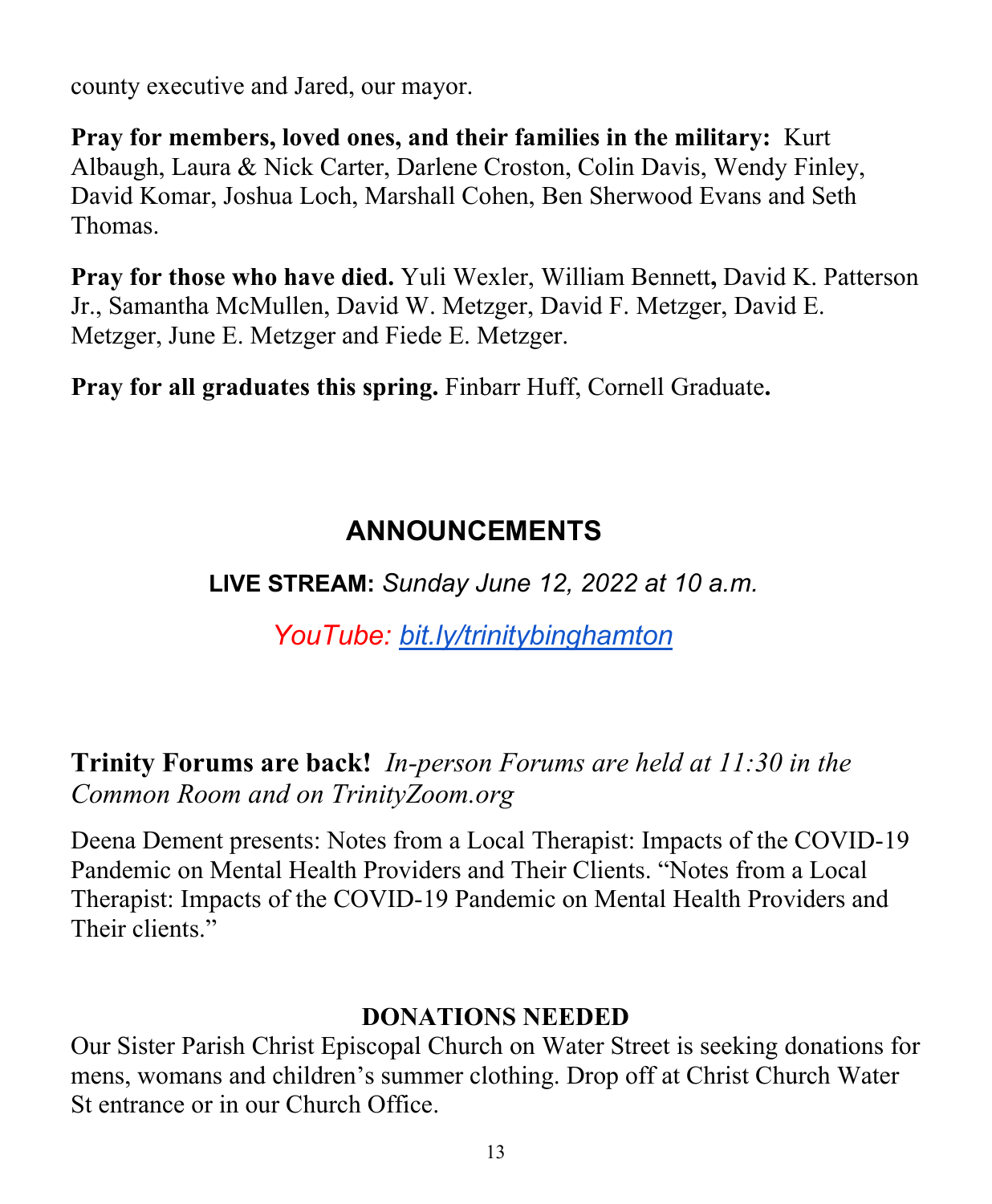# **Calendar**

- Sunday, June 12 10:00 am Holy Eucharist with Choir
- Sunday, June 12 11:30am Canteen Lunch at the gym door
- Sunday, June 12 11:30am Trinity Forums Common Room
- Monday, June 13 9:00am Stepping Stones Quilters- Dining Room
- Monday, June 13 5:30 Summer Savoyards
- Monday, June 13 6:30 Vestry Meeting Virtual
- Tuesday, June 14 9:30am Food Bank of the Southern Tier- Gym
- Tuesday, June 14 5:30pm Summer Savoyards
- Wednesday, June 15 10:00am Committal David Patterson (Floral Park)
- Wednesday, June 15 5:30pm Summer Savoyards
- Thursday, June 16 5:30pm Summer Savoyards
- Thursday, June 16 7:00pm Pickleball- Gym
- Saturday, June 18 9:00am Starting from the Bottom
- Saturday, June 18 12:00pm Funeral for Catherine Gazda

#### **Worship Ministries**

| <b>June 12, 2022</b>    | $10:00$ a.m.                                                                |
|-------------------------|-----------------------------------------------------------------------------|
| <b>Altar Guild</b>      | Gale Bump-Fortner, Dawn Roessing, Sandy & Joe<br>Card (set up after 8:30am) |
| <b>Acolyte</b>          | Phyllis Amenda                                                              |
| <b>Worship Leader</b>   | <b>Bill Palmer</b>                                                          |
|                         | <b>Eucharistic Ministers</b> Gary Muehlbauer, Bill Palmer                   |
| <b>Lector</b>           | Jeff Fellows                                                                |
| <b>Ushers</b>           | Gary Muehlbauer, Jan Muehlbauer                                             |
| <b>Digital Minister</b> | <b>Bob Kuzia</b>                                                            |